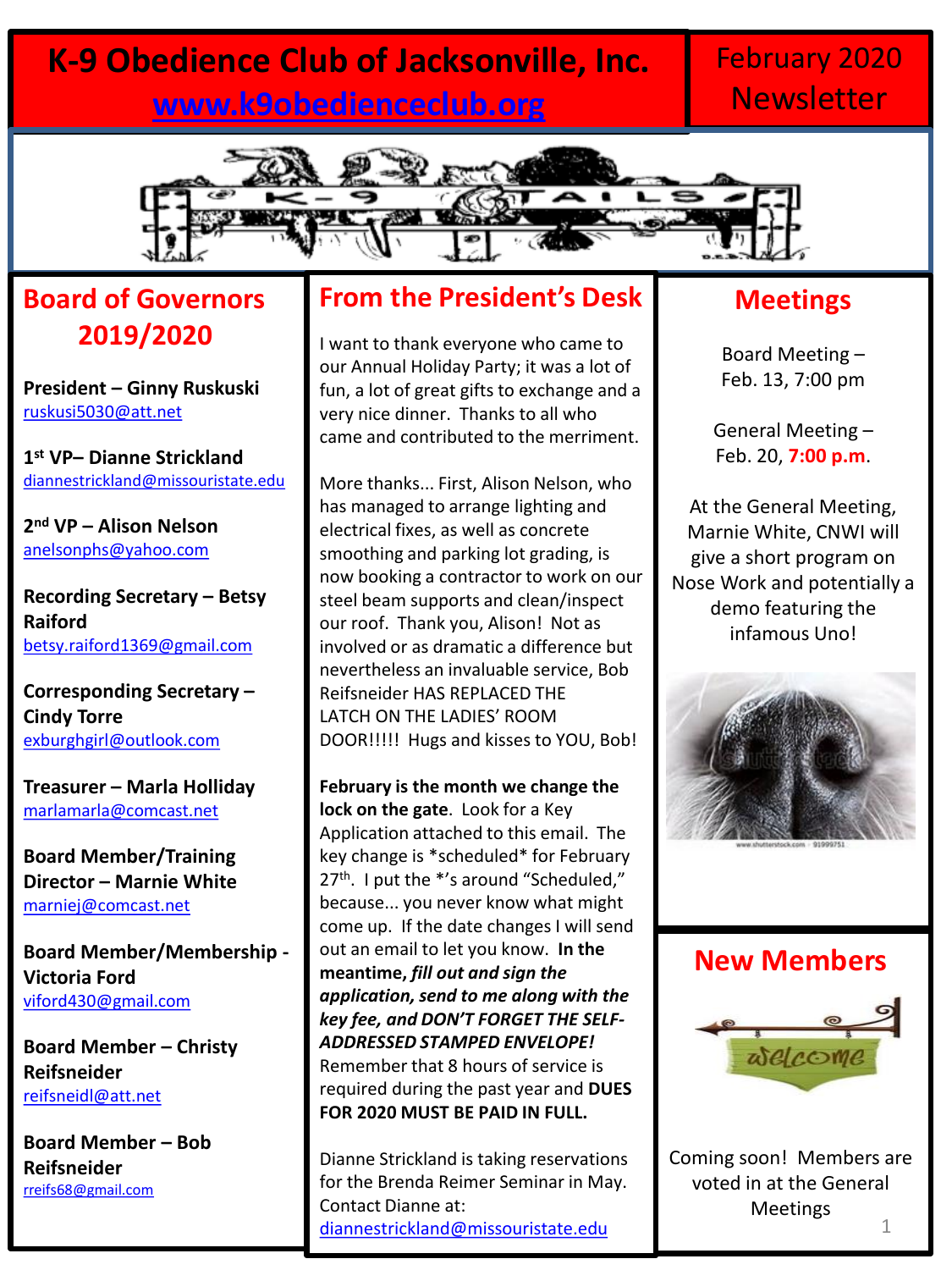# **President's Message – continued**

Finally, our February General Meeting will be held Thursday, February 20<sup>th</sup>. Marnie will be giving us a brief over-view of NACSW Nose Work under and possibly a demo! If you've wondered about this sport don't miss our meeting.

REMINDER! General Meetings will start at 7:00 PM. Don't be late!

- Ginny

## **Upcoming Events**

#### **February**

02/09 – CCI Puppy Training – 2:00 pm  $02/13$  – Board Meeting – 7:00 pm 02/15 - K9's NACSW NW3 Trial @ Baker County Fair Grounds 02/16 - K9's NACSW NW2 Trial @ Baker County Fair Grounds 02/20 – General Meeting – 7:00 pm

### **March**

03/08 – CCI Puppy Training – 2:00 pm 03/12 – Board Meeting – 7:00 pm 03/22 – CCI Puppy Training – 2:00 pm

### **April**

 $04/05$  – CCI Puppy Training – 2:00 pm 04/09 – Board Meeting – 7:00 pm 04/19 – CCI Puppy Training – 2:00 pm

## **Training Opportunity**

**AKC recognizes the importance of sports psychology for dog sports in recognizing Brenda Riemer.** [Read the article here.](https://www.akc.org/expert-advice/training/dog-sport-psychology-an-alternative-approach/)

K-9 is happy to bring Dr. Brenda Riemer, sports psychologist, to Florida. If you have performance nerves (I've yet to meet anyone who doesn't!) whether it's agility, barn hunt, conformation, flyball, nosework, obedience, tracking, etc, you can benefit from attending this seminar next May in the air conditioned comfort of Daytona's building. For those of you new to dog sports, sign up for an audit spot.

There's no doubt you'll learn skills that will benefit you and your dog throughout your career no matter the sport in which you choose to participate!

*Dianne Strickland*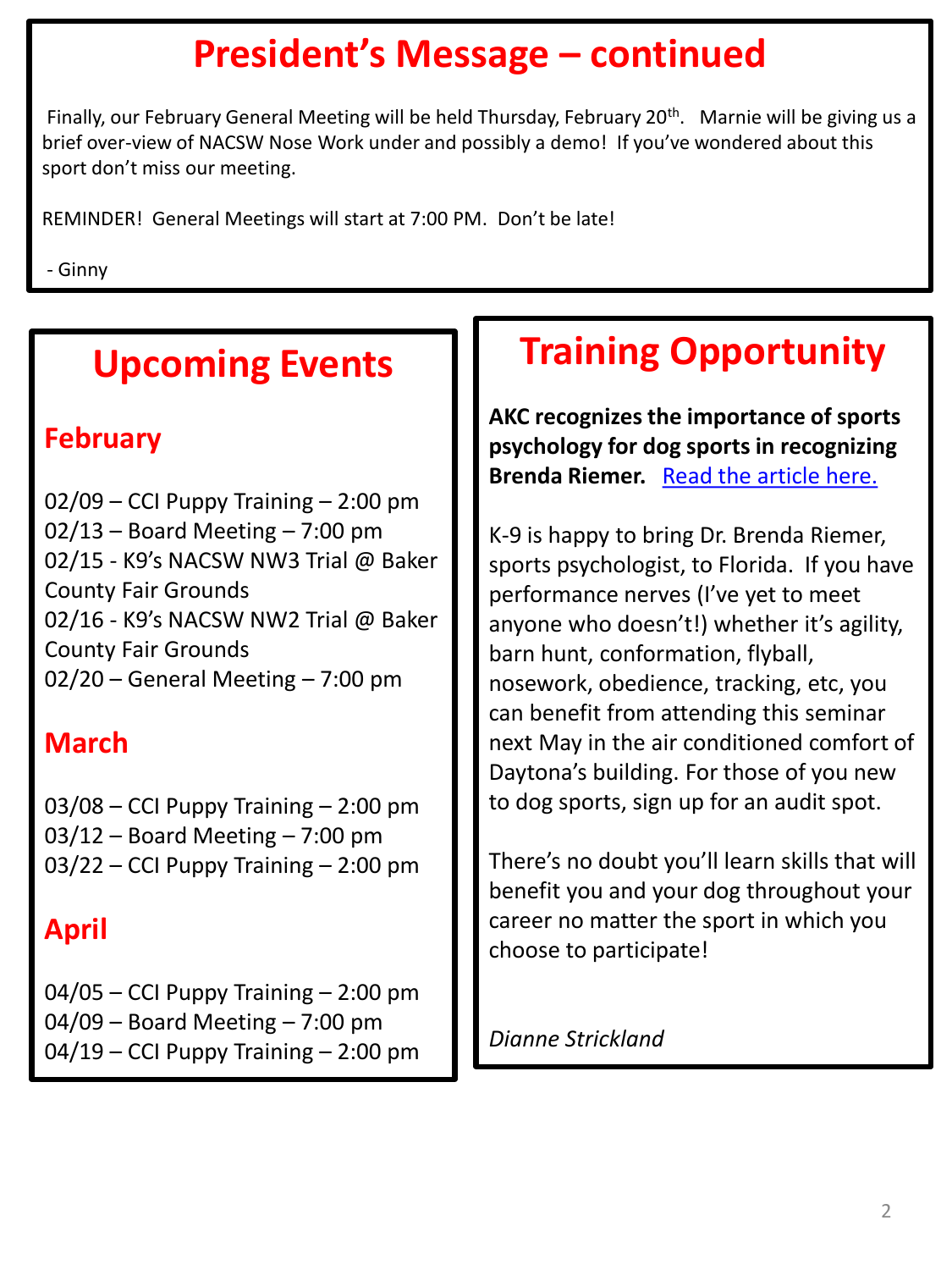

## *Congratulations!*



#### **Ginny Ruskuski and Jack (All American)**

Ginny Ruskuski and Jack (All American) Deland Barn Hunt, 1/5/2020 Masters, 2nd leg, 1st Place and High in Class



**Christy Reifsneider and Jester** Ocala Scentwork trial in December: Jester earned his Novice Exterior title and his SWN title. He got a first in buried and a third in exterior. But the best part was we had fun together and he loved his new toy he won!



**Judy Fortner and Sophia Loren (aka Sophie)** Beginner Novice 1st Place MADTA, Jan 16 Ocala

**Congratulations to Christy Reifsneider** on becoming a NACSW Certified Nose Work Instructor (CNWI), an AKC Evaluator, and a Certified Professional Dog Trainer – Knowledge Assessed (CPDT-KA)!!